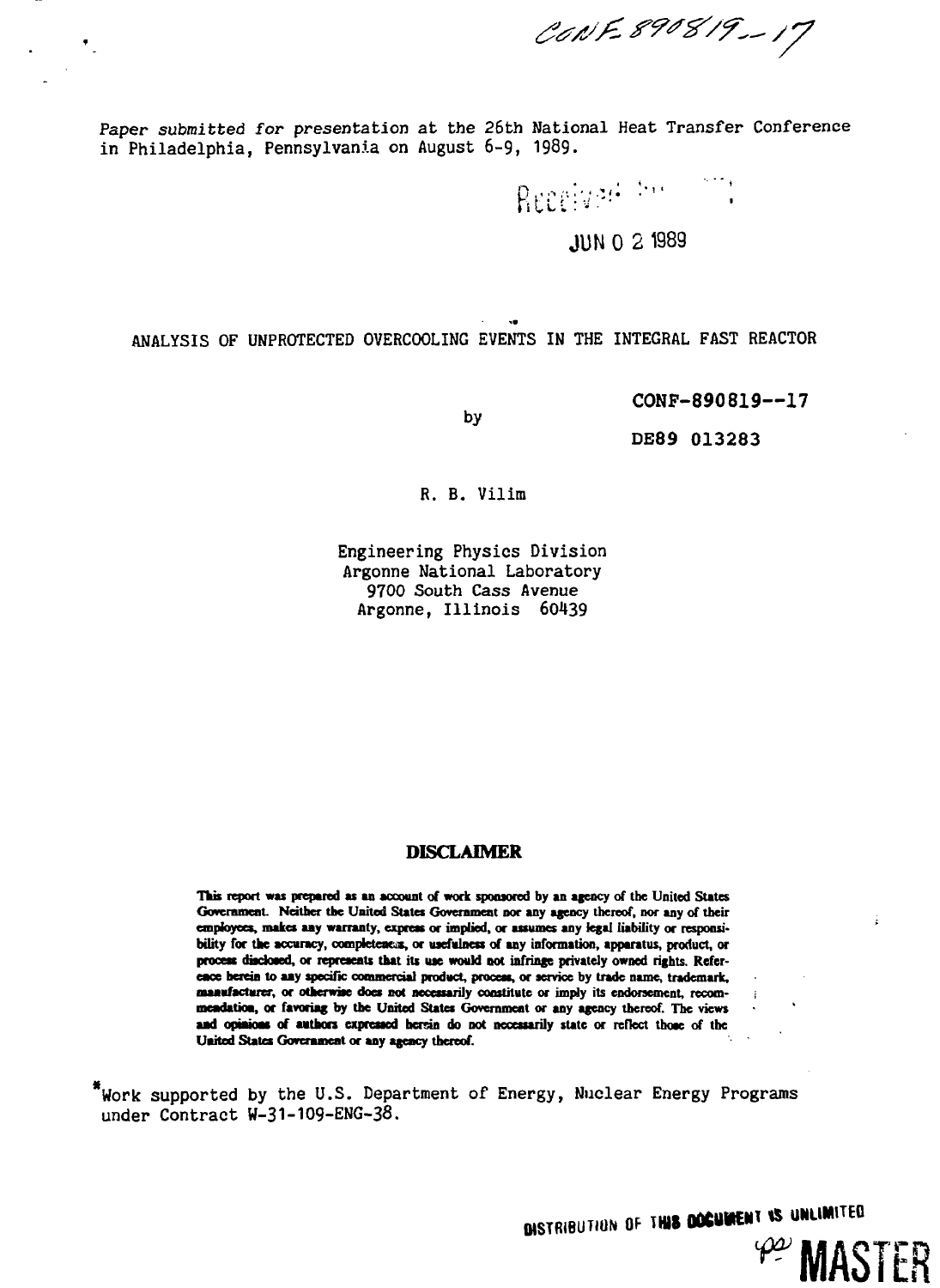#### ANALYSIS OF UNPROTECTED OVERCOOLING EVENTS IN THE INTEGRAL FAST REACTOR

R. B. Vilim Argonne National Laboratory

#### ABSTRACT

Simple analytic models are developed for predicting the response of a metal fueled, liquid-metal cooled reactor to unprotected overcooling events in the balance of plant. All overcooling initiators are shown to fall into two categories. The first category contains those events for which there is no final equilibrium state of constant overcooling, as in the case for a large steam leak. These events are analysed using a non-flow control mass approach. The second category contains those events which will eventually equilibrate, such as a loss of feedwater heaters. A steady flow control volume analysis shows that these latter events ultimately affect the plant through the feedwater inlet to the steam generator. The models developed for analysing these two categories provide upper bounds for the reactor's passive response to overcooling accident initiators. Calculation of these bounds for a prototypic plant indicate that failure limits - eutectic melting, sodium boiling, fuel pin failure - are not exceeded in any overcooling event.

### INTRODUCTION

An innovative reactor concept known as the Integral Fast Reactor (IFR) addresses a number of the issues raised in the operating, licensing, and construction environments of the recent past. The concept envisions a nuclear reactor that relies on passive processes for safety and will never need fuel management on- or off-site during its lifetime, making it resistant to diversion of fissionable material for weapons use. The key features of the IFR concept are metal fuel, liquid-metal coolant, a pool-type reactor, and integral reprocessing.

The reactor physics issues of designing for inherent safety were reported recently.<sup>1</sup> Essentially one designs for four generic anticipated transient-without-scram events - loss of flow (LOF), loss of heat sink (LOHS), rod runout transient overpower (TOP) and balance of plant overcooling. Simple methods exist for analysing the first three events. No simple methods, however, have been developed for the overcooling event. The focus of this paper is on the development of such methods.

Analysis of the unprotected overcooling event is simplified by the fact that the only way this event can influence the core is through the reactor inlet temperature. The response of the core to a change in inlet temperature is given by the quasi-static reactivity balance

$$
0 = \Delta \rho = (P - 1)A + (P/F - 1)B + \delta T_{in}C + \Delta \rho_{ext}
$$
 (1)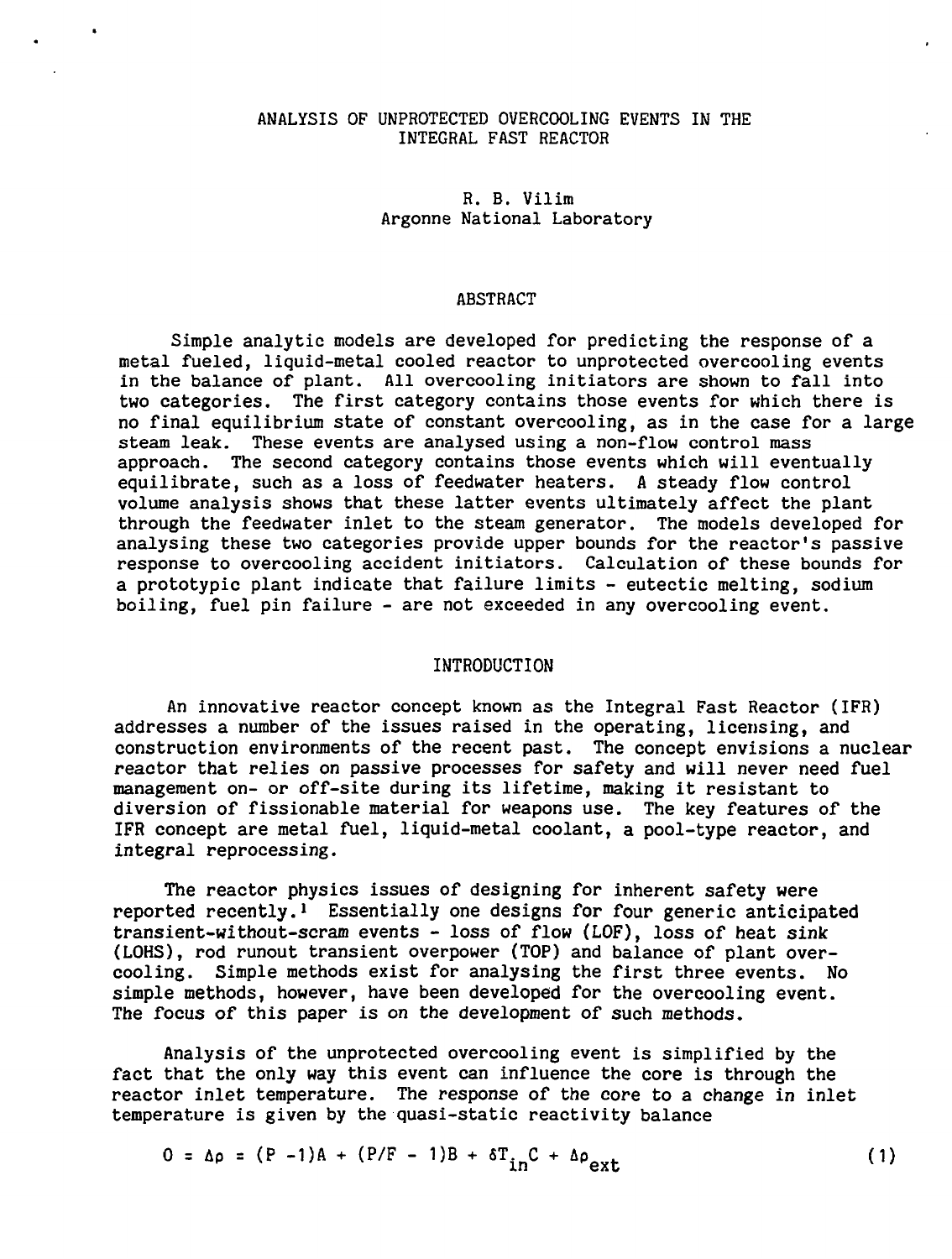where

 $P.F =$  = normalized power and flow respectively.  $\sigma_{\text{in}}$  = change from normal coolant inlet temperature.  $\Delta \rho_{ext}$  = externally imposed reactivity, A <sup>th</sup> = net (power-flow) reactivity decrement (cents), and  $B = power/flow coefficient (cent/100\% P/F).$ 

This equation assumes that the cooling rate is slow enough to preclude nonequilibrium of both fuel pin temperatures and delayed neutron population. This is the case in pool type reactors. The above equation can be solved for the new power level after inherent adjustment of the core neutronics to the changed inlet temperature. Back of the envelope methods for calculating the final inlet temperature, for input into the above equation, are described below.

This paper develops simple methods for estimating the reactor inlet temperature change without having to predict complex transient phenomena. The class of overcooling initiators is shown to divide naturally into two categories, each subject to a separate analysis. The first category consists of events which do not equilibrate to a constant rate of over-cooling, such as in the case of a large steam leak. The second category consists of events which do, as in the case of a loss of feedwater heaters or excessive turbine demand. By solving in each case for a final state that is path independent, a bound for the magnitude of the reactor inlet temperature change is deduced, thereby bounding the response of the core. The first category is analysed using a non-flow control mass approach, the second using a steady flow control volume approach.

To see that there are indeed two categories of overcooling events as described above, consider a fixed boundary control volume enclosing the primary and intermediate systems and the steam generator. The volume is pierced by the steam outlet and feedwater inlet nozzles on the steam generator. The plant is at steady state. For clarity of presentation only, assume the overcooling initiator occurs as a step change. The final state of interest in the control volume will then be either an equilibrium state of constant overcooling or another as yet unknown state. In either case, the overcooling of the control volume must be the result of additional mass and energy flows across the control volume boundary. For the former case, a change in feedwater conditions is the only plausible cause, accompanied, of course, by a corresponding change in steam conditions at the steam nozzle. Specific events include a loss of feedwater heaters and excessive turbine demand. The only other cause, a sustained flow of mass and energy across the volume at points other than the steam and feedwater lines is deemed not credible. For the latter case, the initiator has to be a transient flow of mass and energy across the control volume boundary. A large steam leak is the only credible event. The final state of interest occurs when the steam pressure reaches a pressure of one atmosphere and before the inside of the control volume has time to equilibrate to a time-invariant isothermal state.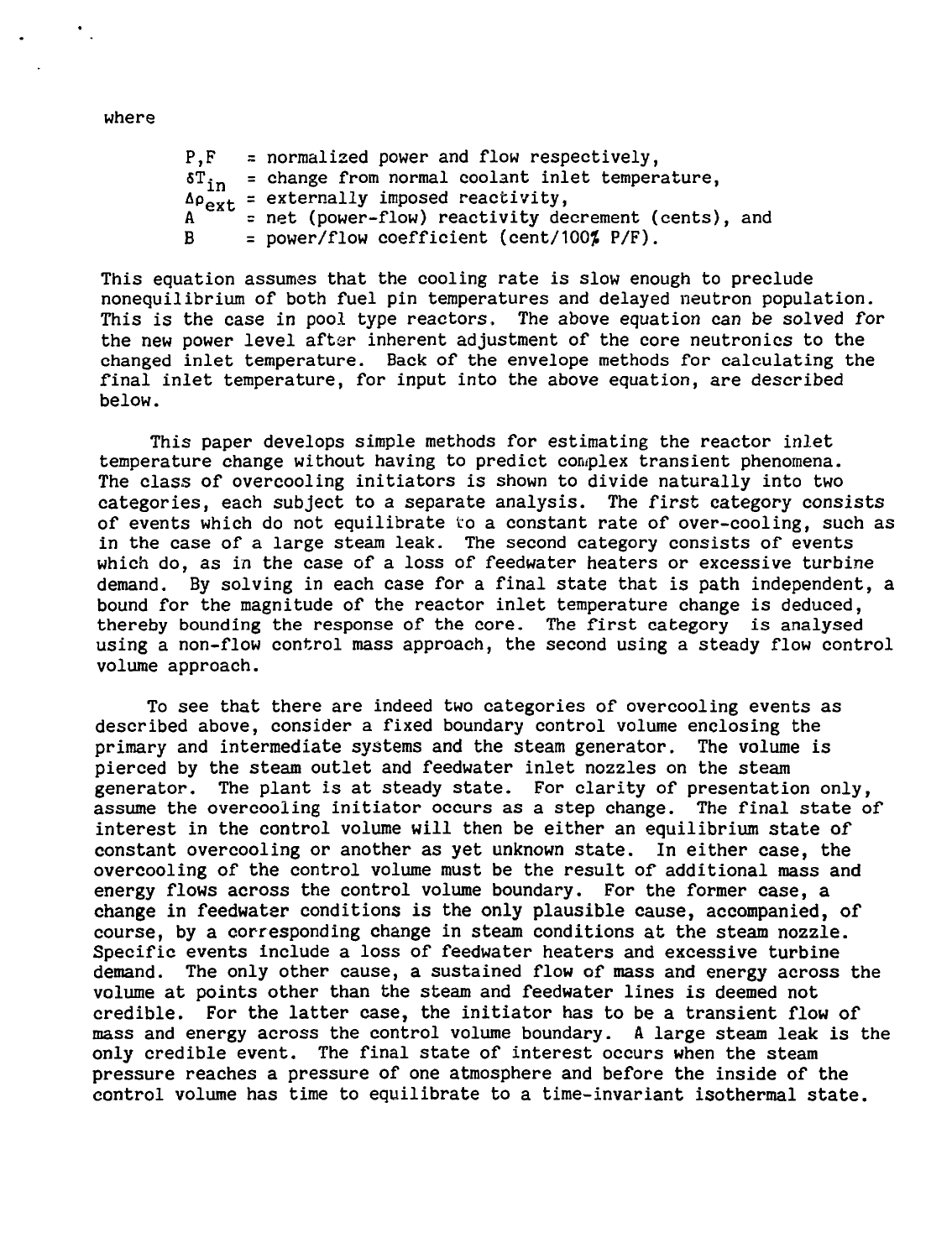#### NON-FLOW CONTROL MASS ANALYSIS

We look first at plant overcooling resulting from a steam leak having a flowrate in excess of the rated feedwater flowrate. The magnitude of the change in reactor inlet temperature is a function of the heat capacity of the primary and intermediate system and the inventory on the water side.

## General Approach

A non-flow control mass approach is used to analyse this problem. The approach avoids having to deal explicitly with the break size area, determining instead the thermodynamic maximum inlet temperature change. The control mass consists of the sodium and structure in the primary and intermediate systems and the water and structure in the water side. The fuel is excluded from the control mass. It is assumed that all the blowdown mixture enters the containment. An envelope is envisioned that contains the control mass and grows in size so as to always contain the escaping blowdown mixture. There is no mass flow across this envelope. Except for the influx of heat from the fuel, this envelope is adiabatic.

The thermodynamie maximum possible change in the control mass internal energy resulting from blowdown needs to be determined. The sodium, structure and water components of the control mass are brought into thermal equilibrium while preserving the total internal energy. With the components in thermal contact, the water is expanded reversibly to a final pressure of one atmosphere. The flow of heat from the fuel into the control mass is neglected. The change in internal energy is

$$
\Delta U_{rev} = - W_{rev} \tag{2}
$$

where  $W_{\text{row}}$  is the work performed by the control mass as it expands.

The change in control mass internal energy for irreversible expansion is determined next. Specifically, the control mass components are no longer assumed to be in thermal equilibrium. They are at the temperatures found in the plant before blowdown. The water no longer expands reversibly during expansion. The internal energy change is

$$
\Delta U_{irr} = -W_{irr} \tag{3}
$$

where  $W_{\rm irr}$  is the work performed by the control mass as it expands. It is convenient to represent the change in the average temperature of the control mass by  $\Delta T_{irr}$  corresponding to  $\Delta U_{irr}$  and to define an irreversibility factor

$$
\eta = \frac{W_{irr}}{W_{rev}} \qquad (4)
$$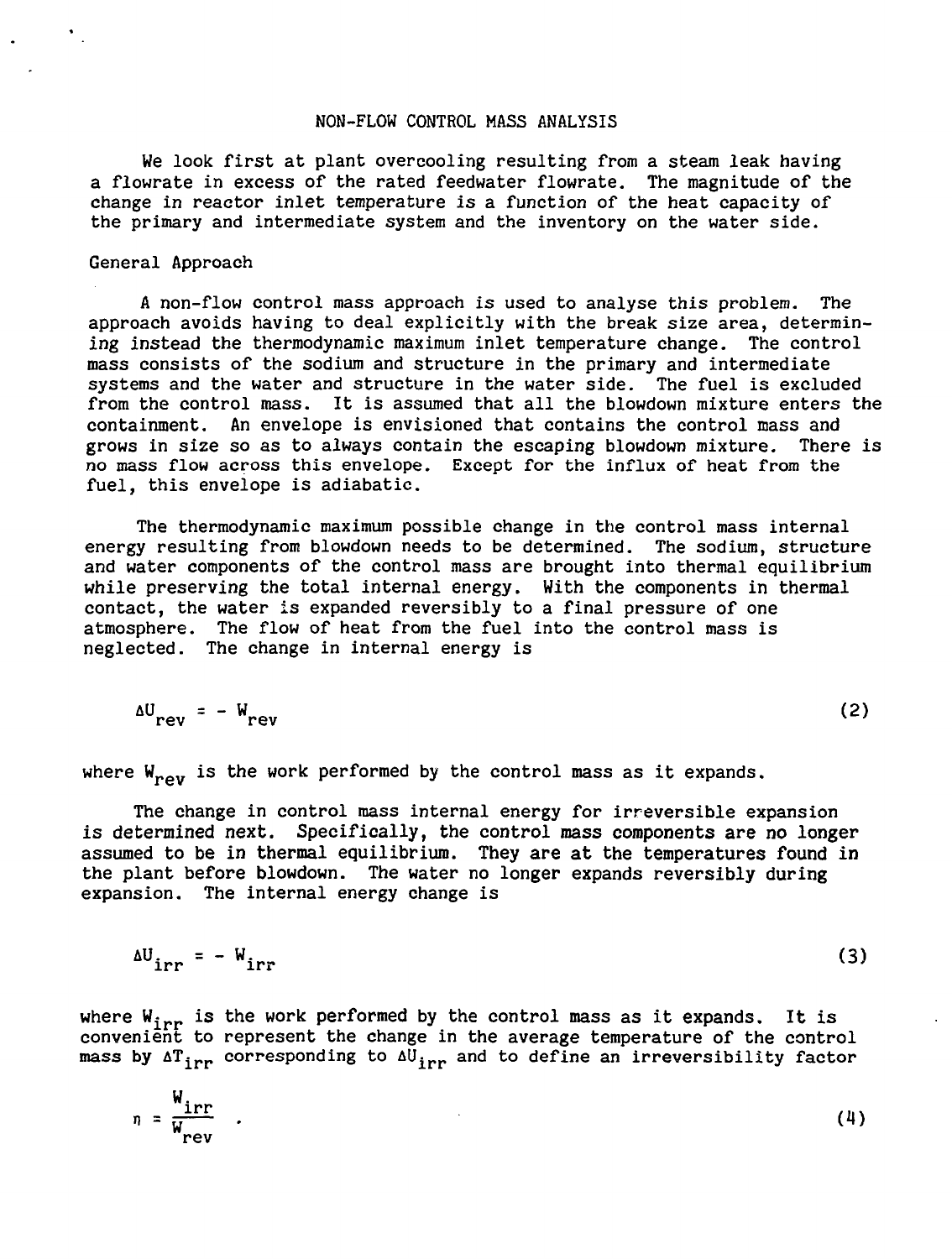As a result

 $\mathbf{A}^{\mathbf{r}}$ 

$$
\Delta U_{irr} = \eta \Delta U_{rev} \tag{5}
$$

The effect of heat addition from the fuel is now considered. The first law of thermodynamics implies the following equality

$$
\Delta U_{irr-Q} = \Delta U_{irr} + (Q - \delta W) \tag{6}
$$

where

 $Q =$  heat flow from the fuel into the control mass, and

6W = the increase in work performed as a result of heat addition Q.

The second law implies that the additional work obtained as a result of adding heat must be less than the amount of heat added,

$$
Q - \delta W \geq 0. \tag{7}
$$

Combining the above equation with Eqs. (5) and (6),

 $\downarrow$   $\mapsto$ 

$$
\Delta U_{irr-Q} \geq \Delta U_{irr} = \eta \Delta U_{rev} \tag{8}
$$

The above results can be combined to bound the cold pool temperature decrease. The internal energy change of the control mass is expanded as

$$
\Delta U_{irr-Q} = \Delta U_p + \Delta U_l + \Delta U_{WS} \tag{9}
$$

 $\Delta$ 

The dynamic nature of the blowdown event implies that at conclusion

$$
\Delta T_{WS} < \Delta T_{irr-Q} \tag{10}
$$
\n
$$
\Delta T_1 < \Delta T_{irr-Q} \tag{10}
$$

where the quantities on the left are the actual temperature changes while the quantity on the right is an average temperature change corresponding to  $\Delta U^{\text{irr}}$ <sub>1</sub>. The above equations imply that

$$
\Delta T_{p} > \Delta T_{irr-q} > \Delta T_{irr} \tag{11}
$$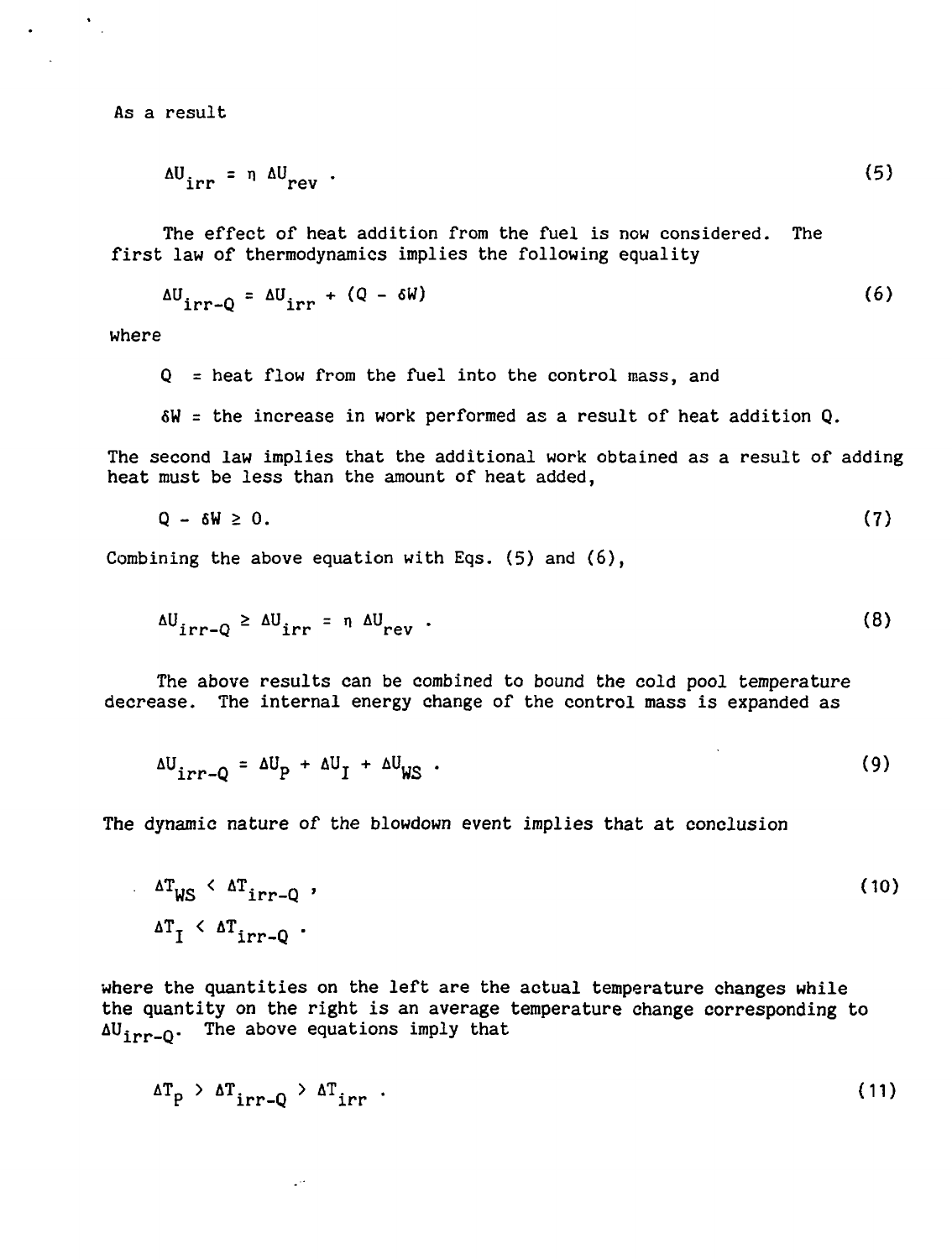Taking the drop in the cold pool to equal that in the primary system gives the temperature drop sought,

$$
\left|\Delta T_{\text{COLD}}\right| < \left|\Delta T_{\text{irr}}\right| \,. \tag{12}
$$

The specific models for computing the bound are described below.

Thermal Equilibrium

The components of the control mass are brought into thermal equilibrium. The resulting state is obtained by solving conservation of energy and volume equations. For the volume of the water inventory, assuming negligible sodium and structure volume change,

$$
M_{SG}(v_{f-SG} + x_{SG}v_{fg-SG}) + M_{FW}v_{FW} + M_{C}v_{C}
$$
  
=  $M_{W}(v_{f} + x_{0}v_{fg})$  (13)

where

 $M_{W}$  =  $M_{SG}$  +  $M_{FW}$  +  $M_{C}$  .

For the internal energy of the control mass,

$$
(M_{NA-P}T_{NA-P} + M_{NA-I}T_{NA-I})Cv_{NA} + M_{SG}(cv_{W}T_{SG} + x_{SG}U_{fg-SG})
$$
  
+ 
$$
(M_{FW}T_{FW} + M_{C}T_{C})cv_{W} + (M_{S-P}T_{NA-P} + M_{S-I}T_{NA-I} + M_{S-SG}T_{SG})cv_{S}
$$
  
= 
$$
(M_{NA}cv_{NA} + M_{S}cv_{S}) T_{SATO} + M_{W}(cv_{W}T_{SATO} + x_{O}U_{fg})
$$
 (14)

where

$$
M_{NA} = M_{NA-P} + M_{NA-I}
$$
, and  
\n $M_S = M_{S-P} + M_{S-I} + M_{S-SG}$ .

The above two equations are solved for  $\chi_0$  and  $T_{\text{sat0}}$ 

#### Isentropic Expansion

The control mass is now expanded reversibly without heat addition. Isentropic expansion of this mixture of sodium, structure and water requires that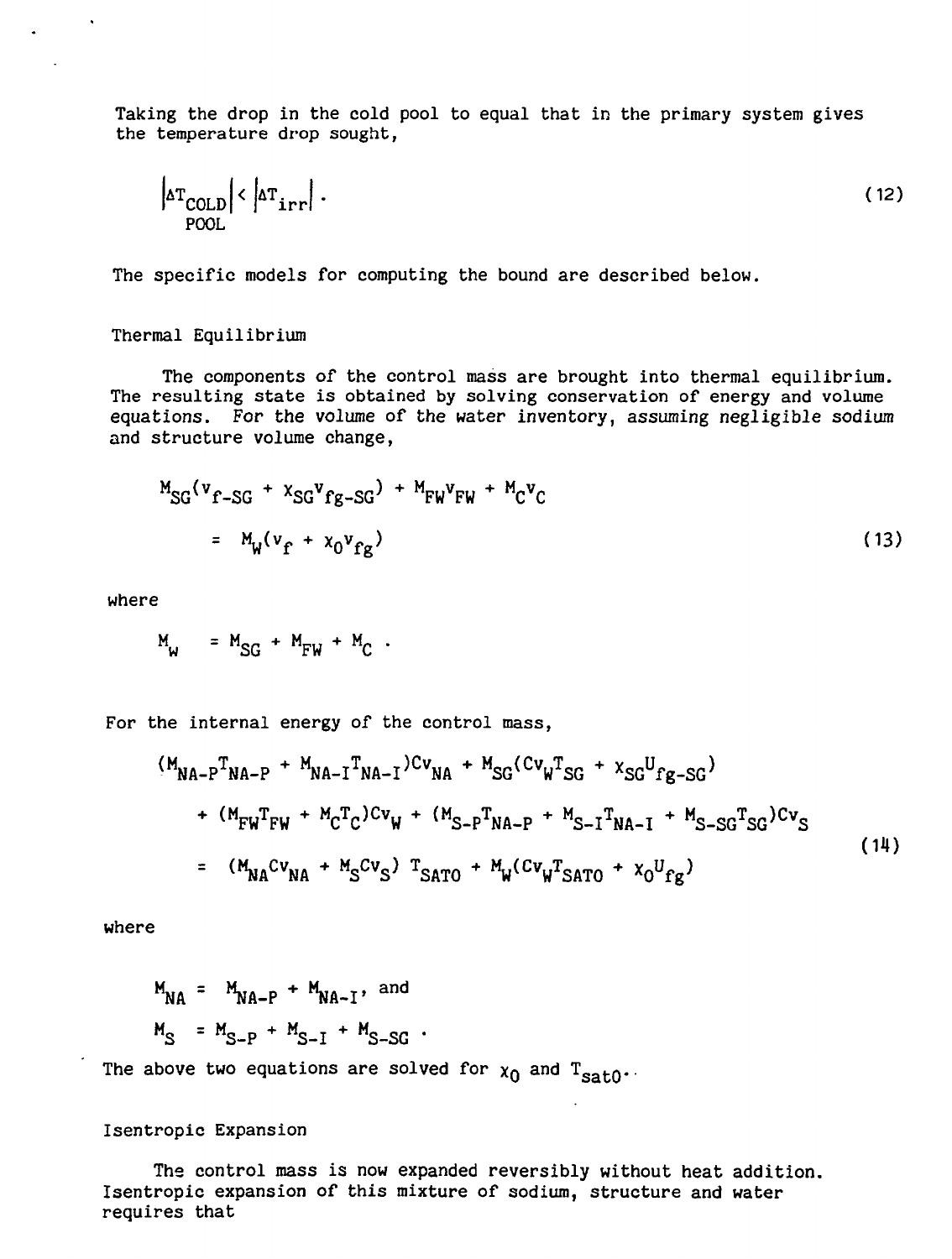$$
T_m ds_m = dh_m - v_m dP_m = 0.
$$
 (15)

From the definition of mixture enthalpy

$$
h_{\rm m} = \frac{(M_{\rm Na}Cp_{\rm Na} + M_{\rm w}Cp_{\rm w} + M_{\rm S}Cp_{\rm S})T_{\rm SAT} + M_{\rm w}xh_{\rm fg}}{M_{\rm w} + M_{\rm Na} + M_{\rm S}} \tag{16}
$$

Assuming properties independent of temperature, the differential of the above equation is

$$
dh_{m} = \frac{(M_{Na}Cp_{Na} + M_{w}Cp_{w} + M_{S}Cp_{S})dT_{SAT} + M_{w}h_{fg}dx}{M_{w} + M_{NA} + M_{S}}
$$
 (17)

If the volume of the sodium, structure and liquid water are neglected, then

$$
(M_{Na} + M_w + M_S)v_m = \chi M_w v_{g_w} = \frac{\chi_{w}^M w_{w}^T SAT}{P_m}.
$$
 (18)

Along the saturation line

 $\mathcal{L}^{\text{max}}$  ,  $\mathcal{L}^{\text{max}}$ 

$$
dP_m = \frac{dP}{dT} dT_{SAT} = \frac{h_{fg}}{T_{SAT}v_{fg}} dT_{SAT}
$$
 (19)

so that assuming  $v_{fg} \approx v_g$ ,

$$
dP_m = \frac{h_{fg_m} P}{R_w T_{SAT}} dT_{SAT}.
$$
 (20)

If the above three equations are substituted into the equation above them, we obtain

$$
[M_{Na}Cp_{Na} + M_{w}Cp_{w} + M_{S}Cp_{S} - \frac{x M_{w}h_{fg}}{T_{SAT}}]dT_{SAT} + M_{w}h_{fg}dx = 0.
$$
 (21)

But since

$$
T d\left(\frac{\chi}{T}\right) = \frac{-\chi}{T} dT + d\chi, \qquad (22)
$$

the above equation can be written as

$$
[M_{Na}Cp_{Na} + M_{w}Cp_{w} + M_{S}Cp_{S}] \frac{dT_{SAT}}{T_{SAT}} + M_{w}h_{fg_{w}}d(\frac{x}{T_{SAT}}) = 0.
$$
 (23)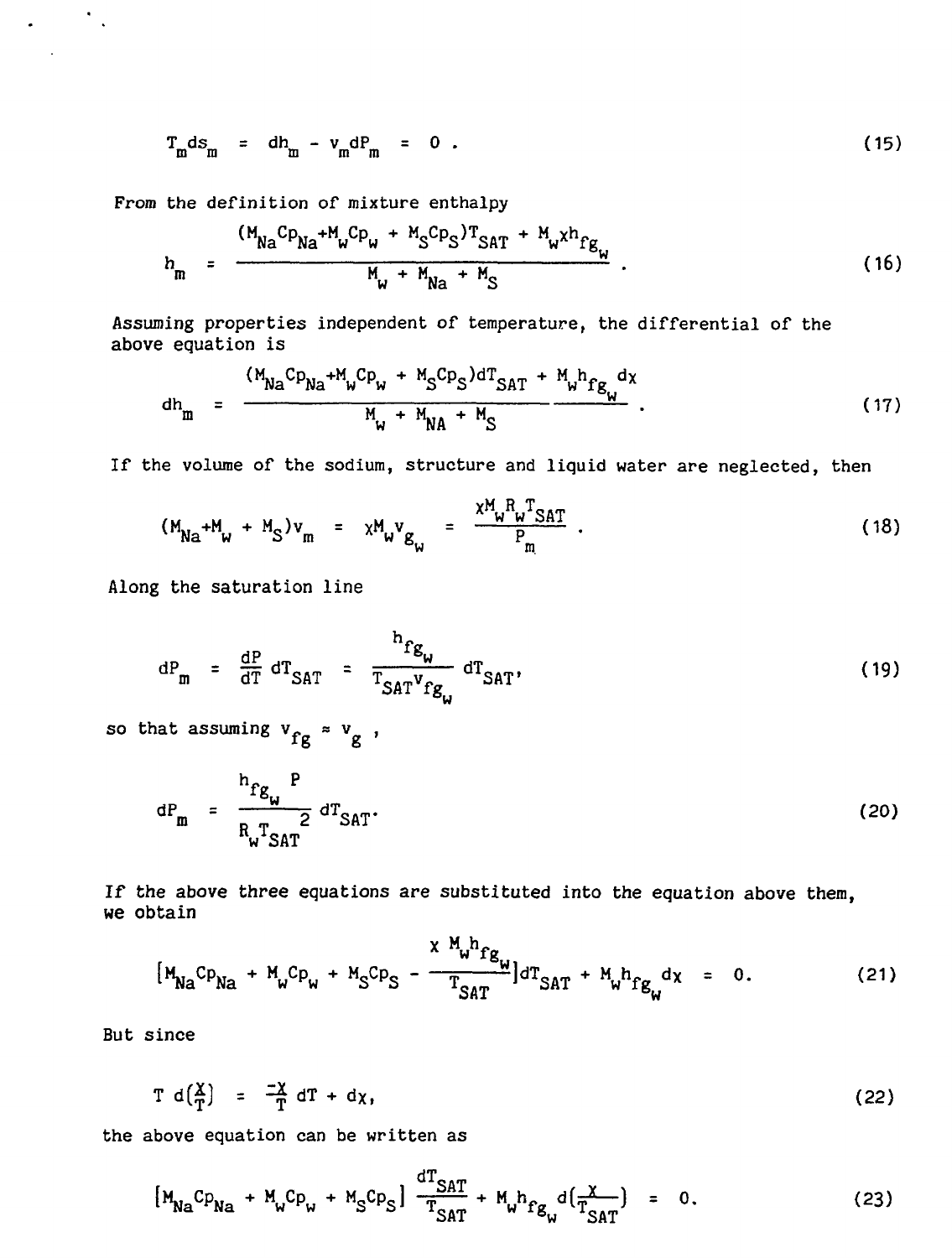An expression for the final quality is obtained by integrating this equation,

$$
x_{1} = \left(\frac{T_{SAT1}}{T_{SAT0}}\right)x_{0} + \left(\frac{M_{Na}C_{P_{Na}} + M_{w}C_{P_{w}} + M_{S}C_{P_{S}}}{M_{w}h_{fg_{w}}}\right)T_{SAT1} \ln\left(\frac{T_{SAT0}}{T_{SAT1}}\right). \tag{24}
$$

It may be that all the water is converted to saturated vapor before the final state is reached. This will be the case if the above equation yields a quality greater than one.

If the saturated vapor state is reached, then the above equation is solved for  $T_{\text{sat1}}$  with  $x_1$  set to unity. This defines the state point from which superheat begins. The model for expansion through the superheat region is similar to that for the saturated region. The mixture enthalpy is

$$
dh_{m} = \frac{M_{Na}cp_{Na} + M_{w}cp_{gw} + M_{S}cp_{S}}{M_{Na} + M_{w} + M_{S}} dT
$$
 (25)

where the dependence of  $\mathtt{Cp_{gw}}$  on temperature and pressure is assumed small. The specific volume of the water vapor is

$$
v_{m} = \left(\frac{M_{w}}{M_{Na} + M_{w} + M_{S}^{2}}\right)^{R_{w}T}.
$$
 (26)

Substituting the above two equations into Eq. (15) gives

$$
\left(\frac{M_{Na}Cp_{Na} + M_{w}Cp_{gw} + M_{S}Cp_{S}}{RM_{w}}\right) \frac{dT}{T} = \frac{dP}{P} \tag{27}
$$

Defining the quantity in the brackets to be m, the final state point  $(P_{SH}$ , T<sub>SH</sub>) expressed in terms of the initial state point is

$$
T_{SH} = T_{SAT1} (\frac{P_{SH}}{P_{SAT1}})^{1/m}.
$$
 (28)

The change in internal energy is

 $\pmb{\lambda}$ 

$$
\Delta U_{\text{rev}} = [ (M_{\text{Na}}^{\text{cv}} C_{\text{Na}} + M_{\text{S}}^{\text{cv}} C_{\text{S}} ) T_{\text{SH}} + M_{\text{w}}^{\text{u}} U_{\text{SH}} ]
$$
\n
$$
- [ (M_{\text{Na}}^{\text{cv}} C_{\text{Na}} + M_{\text{S}}^{\text{cv}} C_{\text{S}} ) T_{\text{SATO}} + M_{\text{w}}^{\text{u}} U_{\text{SATO}} ]
$$
\n(29)

where  $u_{SH}$  is the specific internal energy of the superheated vapor and  $u_{\text{CATO}}$  is the specific internal energy of the water at the initial conditions  $T_{SATO}$  and  $x_O$ .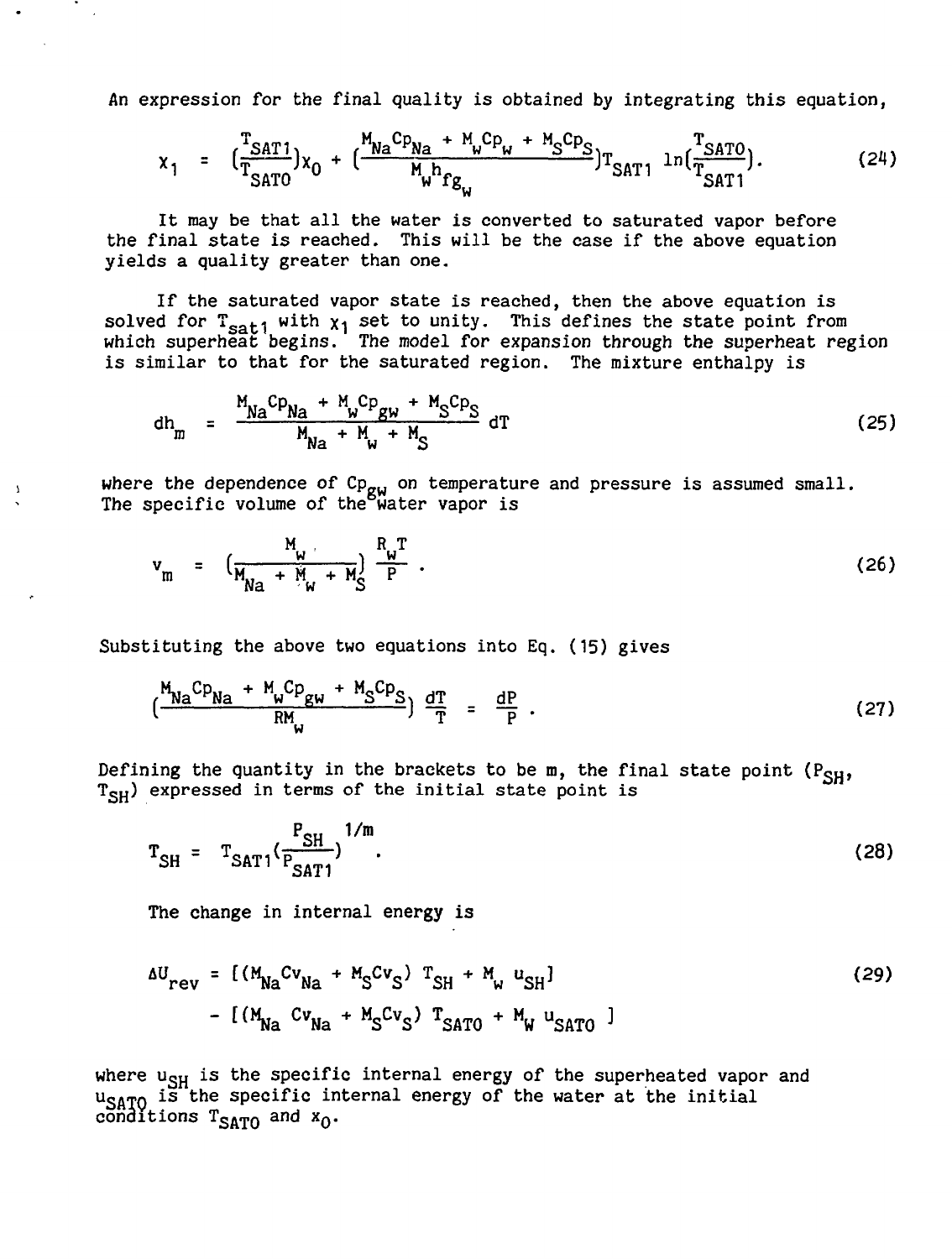Irreversible Expansion

The change in internal energy for irreversible expansion is related to reversible expansion through Eq.  $(4)$ . Expanding this equation we obtain

$$
(M_{Na}cv_{Na} + M_Scv_S)(T_{irr} - T_{SATO})
$$
  
+ M<sub>w</sub> (u<sub>irr</sub> - u<sub>SATO</sub>) = nΔU<sub>rev</sub> (30)

where

 $\bullet$ 

 $T_{inn}$  = final system temperature at one atmosphere, and

u<sub>irr</sub> = final water specific internal energy at one atmosphere.

This equation is solved for  $\texttt T_{\texttt{irr}}$  and  $\texttt u_{\texttt{irr}}$ . An upper bound for the efficiency factor is estimated in the Appendix. We then calculate

 $\frac{a_1}{b_1}$ irr  $\frac{a_1}{b_1}$   $\frac{b_2}{c_1}$ 

and compute the change in cold pool temperature from Eq. (12). The reactor power level at the end of blowdown is then given by Eq. (1).

# STEADY FLOW CONTROL VOLUME ANALYSIS

As discussed earlier, all initiators other than the large steam generator leak affect the plant through the steam generator feedwater nozzle. The sign of typical values for A, B, and C in Eq. (1) are such that the reactor will come to a new equilibrium consistent with the new feedwater conditions. It is a simple matter to determine the worst set of core conditions that can be caused by a change in feedwater conditions. The dynamic characteristics of the plant are such that for a step change in feedwater conditions, the core inlet temperature approaches a new equilibrium monotonically. Furthermore, irregardless of how low the feedwater temperature drops, the heat removal from the primary sodium circuit will cease upon sodium freezing in the intermediate sodium loop. The worst case occurs then at steady state with the cold leg of the intermediate system equal to the sodium solidus temperature. The associated reactor inlet temperature is obtained by first writing energy balances

$$
Q = (wC_p)_P (T_{PH} - T_{PC}) ,
$$
  
Q = 
$$
(wC_p)_I (T_{IH} - T_{IC}).
$$
 (31)

The log mean temperature model is

$$
\frac{T_{PH} - T_{IH}}{T_{PC} - T_{IC}} = \exp \quad \text{UA} \left( \frac{1}{(w_{p}^{C})_{P}} - \frac{1}{(w_{p}^{C})_{I}} \right) = K \quad . \tag{32}
$$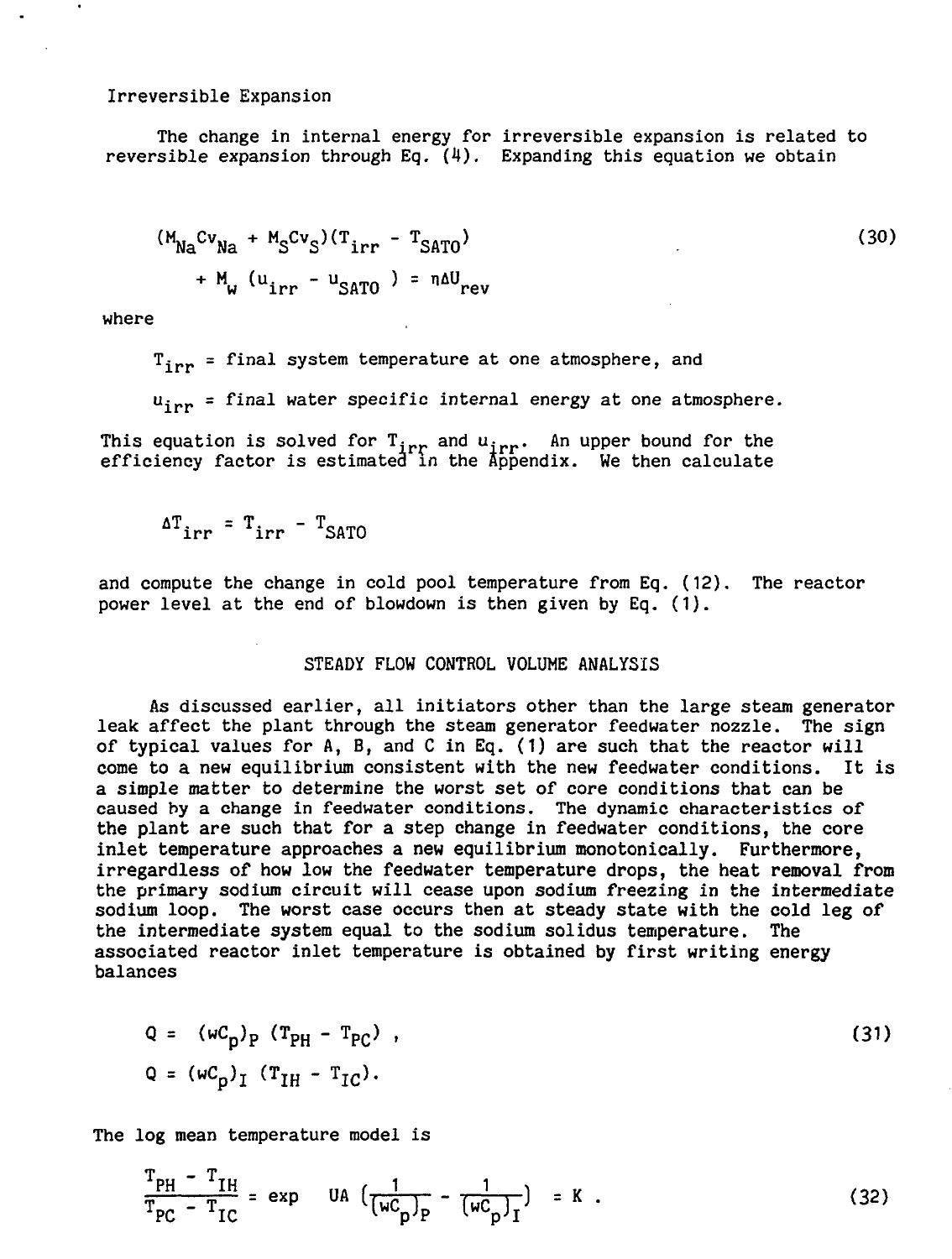$$
T_{PC} = K_1 T_{PH} + K_2 T_{IC}
$$
 (33)

where

$$
R = \frac{(\omega C_p)^p}{(\omega C_p)^r},
$$
  

$$
K_1 = \frac{1 - R}{K - R}, \text{ and}
$$
  

$$
K_2 = \frac{K - 1}{K - R}.
$$

One can also write

$$
T_{PC} = T_{PC_0} + \delta T_i \tag{34}
$$

The quasi-static reactivity model of Eq. (1) at constant flowrate is

$$
P = 1 - \frac{\alpha_i \delta T_i}{A + B} \quad . \tag{35}
$$

The above three equations yield

$$
\delta T_{i} = \frac{\Delta T_{o} - \left(\frac{1 - K_{1}}{K_{1}}\right) T_{PC_{0}} + \frac{K_{2}}{K_{1}} T_{IC}}{\frac{\alpha_{i} \Delta T_{0}}{A + B} + \frac{1 - K_{1}}{K_{1}}}
$$
(36)

It is interesting to note then that there are actually two cases for the blowdown event. In the first, the blowdown heat loss is insufficient to freeze the intermediate system sodium. The other case is where the sodium does freeze. In that case the core inlet temperature can never drop below the value predicted by the steady flow analysis with the intermediate system cold leg temperature equal to the sodium solidus.

#### APPLICATION

These simple analytic models provide clear insight into plant behaviour. They can be used to determine how closely safety limits are approached, to determine the role of sodium freezing in mitigating the outcome, and to determine how the outcome is controlled by design parameters. The results of an analysis performed for a prototypic metal-fueled liquid-sodium cooled pool type plant are described. The plant design parameters are summarized in Table I.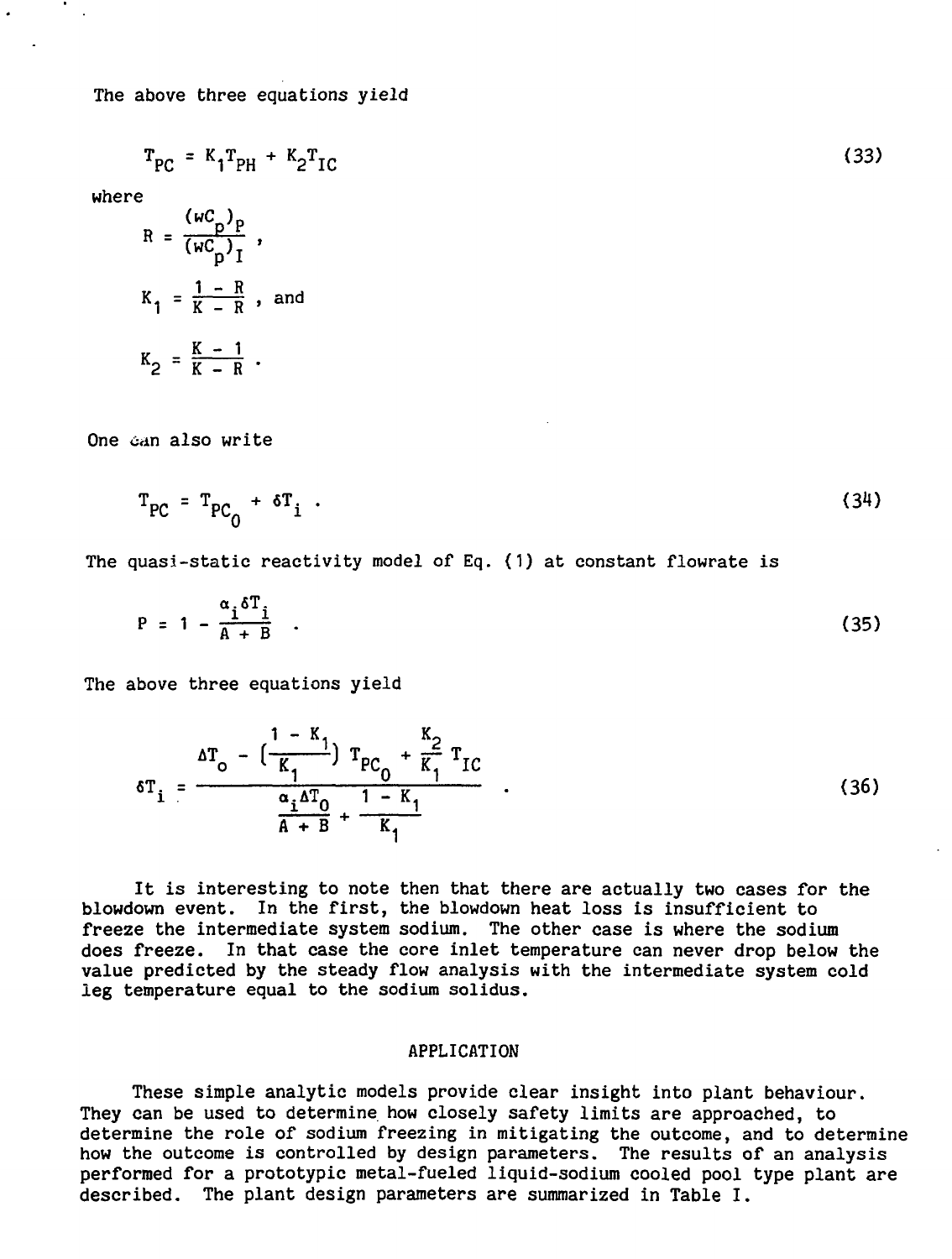The essential result of the analysis is that safety limits are not exceeded in any overcooling event. The safety limits considered were cladding eutectic limit, sodium boiling temperature, and fuel pin failure. This last limit is the overpower at which metal pins have failed in experiments. Some of the results are summarized in Table II.

It is evident from Table II that the inlet temperature drop predicted for a complete water side blowdown (feedwater and condensate systems and steam generator) exceeds that predicted for a frozen intermediate system. As a result overcooling in the blowdown case is terminated early by sodium freezing. The normalized power will never exceed 2.25. However, a blowdown of a lesser inventory, for example only that of the once through steam generator, would not challenge the freezing limit.

# APPENDIX IRREVERSABILITY FACTOR

The Marviken Test  $T-11$  results<sup>2</sup> are used to estimate the irreversability factor. The test consisted of a vessel containing an equilibrium mixture of liquid and vapor water at an initial pressure of 5.0 MPa and a quality of 0.0333. A valve on the vessel was opened for a period of 80 seconds. Saturated vapor was discharged until the valve closed at which time the vessel pressure was 1.88 MPa. It was determined that the mixture inside the vessel remained in thermodynamic equilibrium for the duration of blowdown.

The value of n is the ratio of the irreversible work performed on the atmosphere which we deduce from the experiment to the reversible work which we calculate from an isentropic analysis. The value of n in the Marviken Test T-11 is believed to lie at the high end of the values that might occur in a pool plant. This is because all the conditons that maximize the value of n appear to have been met in the test but in general are not met in a pool plant. First, depressurization was stopped before atmospheric pressure was reached. The fraction of mass that underwent irreversible expansion was less than if blowdown had terminated at atmospheric pressure. Second, the fluid entering the vessel nozzle was saturated vapor. The steam tables can be used to show for an iso-enthalpic nozzle that the work performed by the nozzle on the atmosphere on a unit mass basis is greatest for saturated vapor inlet conditions. One finds that the ratio of this work to the reversible maximum is about 0.35. In a pool plant, the mixture entering the nozzle will in general be a less efficient two phase mixture. Third, in the Marviken Test T-11 a negligible amount of stored energy was conducted into the water mixture from the vessel during blowdown. By a contrast, a significant amount of heat will be conducted from the structure and sodium in a pool plant. The fraction of the initial mass that exits the vessel increases as the stored energy absorbed by the water increases. Since this mass now expands irreversibly instead of reversibly, the overall efficiency is reduced. The above three points suggest that the irreversibility factor for a pool plant will be less than 0.30.

The actual efficiency in the Marviken test can be deduced. It is useful to conceptualize the blowdown process in terms of three control volumes. The first control volume is the space occupied by the liquid-vapor mixture in the vessel. The two phases expand in thermodynamic equilibrium while the fluid exiting the vessel is saturated vapor. The second control volume consists of an imaginary surface drawn around the region in which the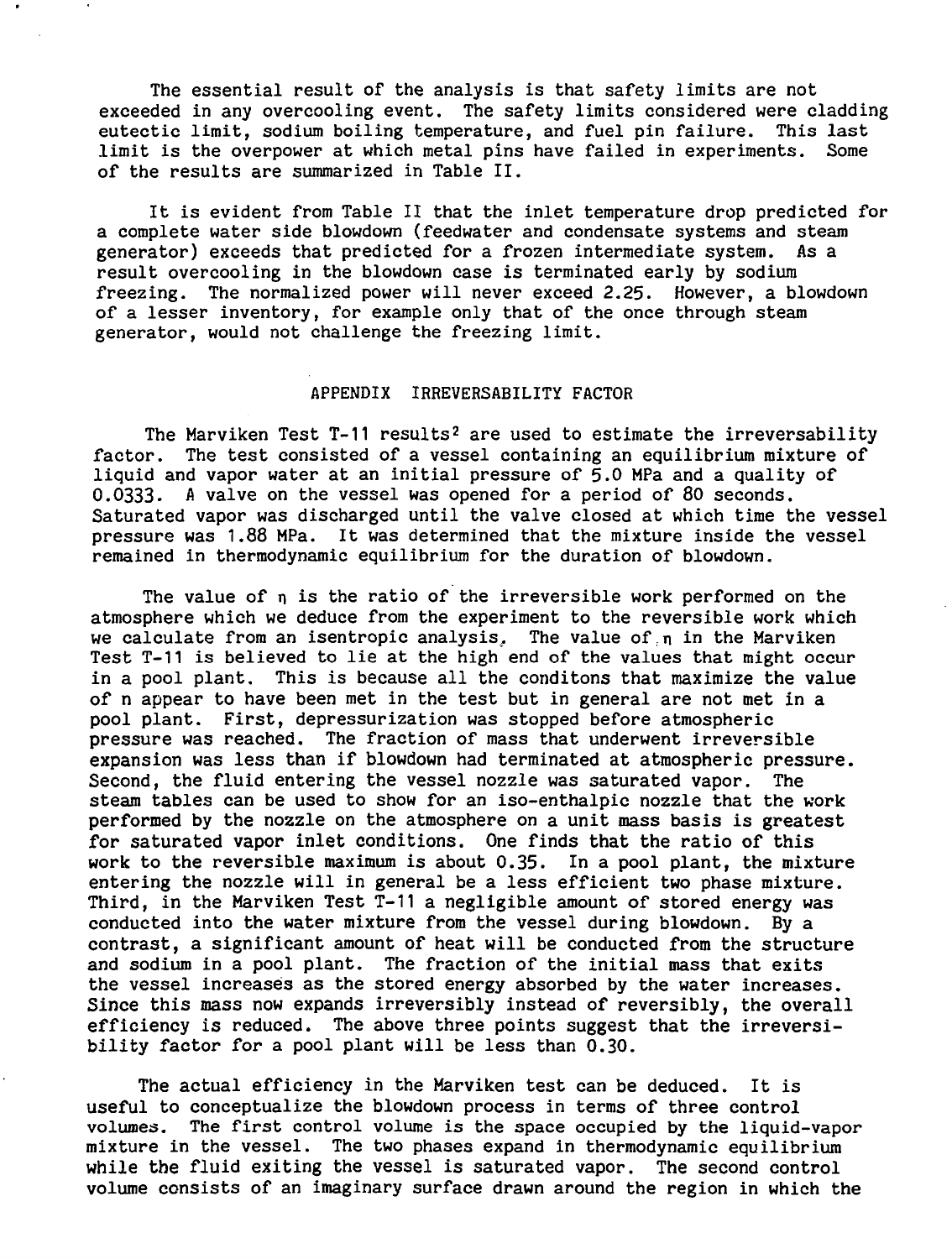discharged vapor expands to atmospheric pressure. This expansion region is assumed fixed in space. Because no shaft work is done by the control volume, the expansion process is isoenthalpic. The third control volume is defined to enclose the vapor that has already expanded into pressure equilibrium with the atmosphere. The surface is assumed adiabatic and moves so as to always contain the expanded vapor.

We calculate the irreversibility factor from Eq. (4). The actual irreversible work is that done by the third control volume as it expands. On a unit mass basis this equals the pressure times the specific volume of the vapor in the control volume. The specific volume is evaluated at one atmosphere and at a specific internal energy equal to that of the vapor exiting the isoenthalpic expansion region. With saturated vapor exiting the vessel, this is in turn very nearly equal to the specific internal energy exiting the vessel, which was measured. (This follows from the assumption of isoenthalpic expansion and steam properties.)

The maximum work possible in arriving at the final vessel and ex-vessel conditions in the experiment is also calculated. To do so, two separate masses, the end state vessel mass and the ex-vessel mass, are expanded reversibly to the end state conditions measured in the experiment.

The irreversibility factor calculated from the above irreversible and reversible work is 0.522. Based on the discussion at the start of this appendix, a value of 0.30 is believed to be more appropriate for complete blowdown in a pool plant. This latter value was adopted for the calculations described in the body of this paper.

Nomenclature

- Cp Constant-pressure specific heat<br>Cv Constant-volume specific heat
- Constant-volume specific heat
- h Enthalpy
- M Mass
- P Pressure or normalized power<br>O Heat flowrate
- Q Heat flowrate<br>R Ideal gas cons
- R Ideal gas constant<br>S Entropy
- Entropy
- s Specific internal entropy<br>T Temperature
- T Temperature<br>U Internal ene
- Internal energy
- u Specific internal energy
- v Specific volume

Greek Letters

- p Reactivity
- n Efficiency
- X Thermodynamic quality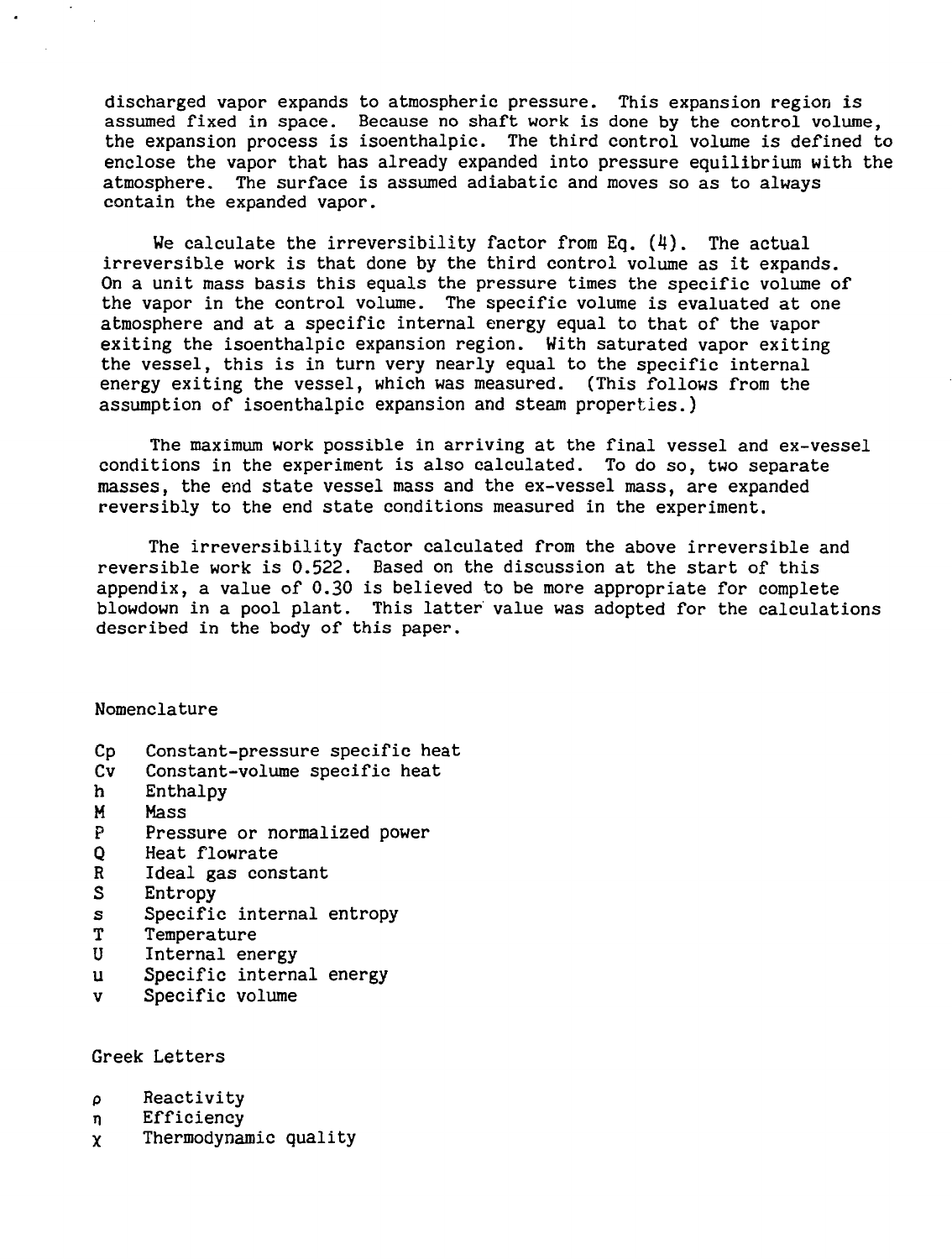# Subscripts

 $\ddot{\phantom{1}}$ 

C Condenser<br>f Property f Property of saturated liquid<br>fg Difference in property for sa fg Difference in property for saturated vapor and saturated liquid Feedwater g Property of saturated vapor<br>I Intermediate system Intermediate system irr Irreversible m Mixture Na Sodium<br>P Primary Primary system Q Heat rev Reversible<br>S Structure **Structure** SAT Saturated SG Steam generator SH Superheated w water<br>WS Water Water side 0 Initial state of thermal equilibrium 1 Final state of thermal equilibrium

## ACKNOWLEDGMENT

The author wishes to acknowledge many useful discussions with D. C. Wade.

## **REFERENCES**

- 1. D. C. Wade, Y. I. Chang, "The Integral Fast Reactor Concept: Physics of Operation and Safety," Nuclear Science and Engineering, 100, 507-524, 1988.
- 2. G. A. Grolmes, "Level Swell Analysis of the Marviken Test T-11," Nuclear Science and Engineering, 93, 229-239, 1986.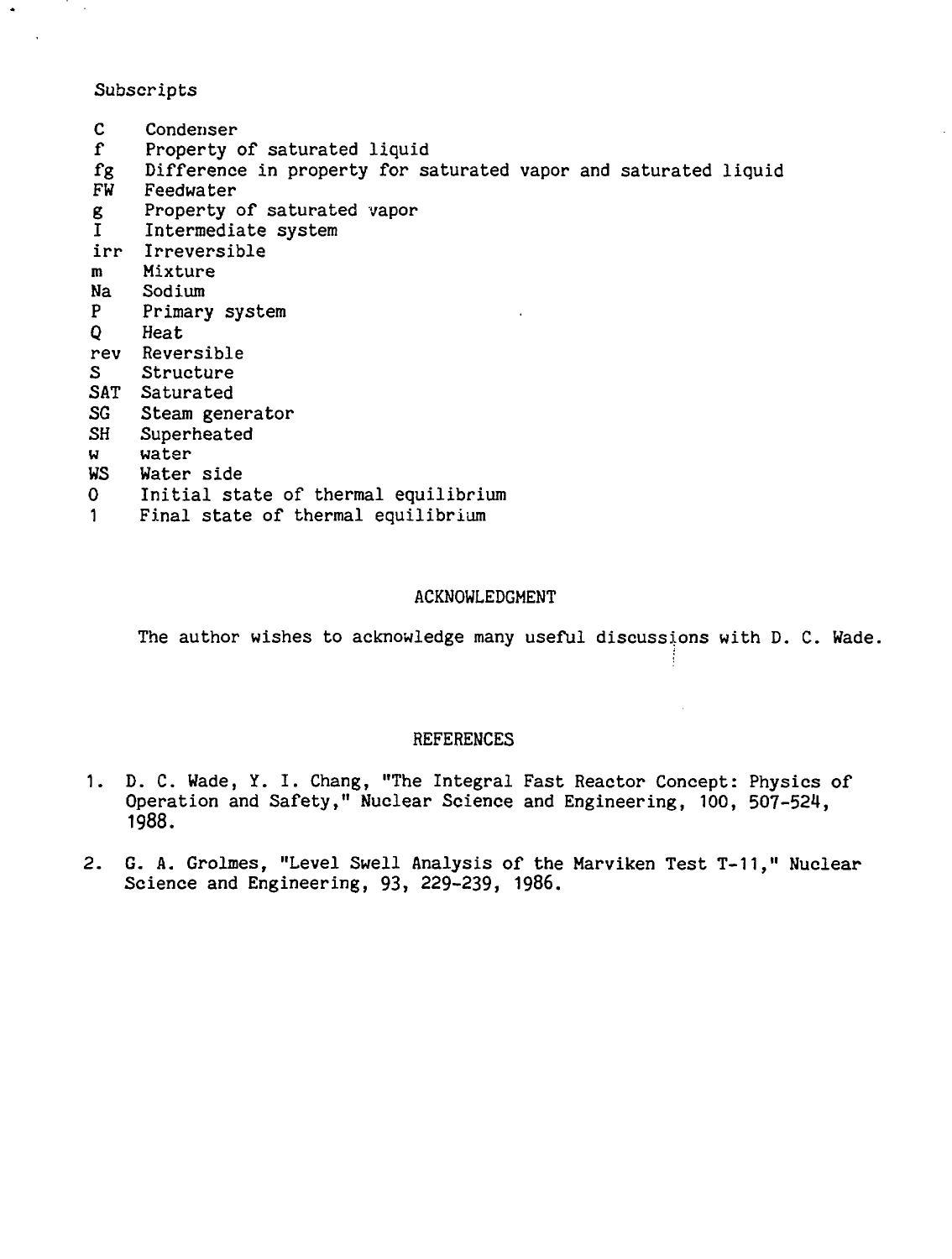| $M_{NA-P}$          | kg            | 800,000                   |
|---------------------|---------------|---------------------------|
| $M_{NA-I}$          | kg            | 47,000                    |
| $M_{SG}$            | kg            | 2,300                     |
| $M_{\mathrm{FW}}$ , | kg            | 35,000                    |
| $M_C$ ,             | $\mathbf{kg}$ | 140,000                   |
| $M_{S-P}$           | kg            | 390,000                   |
| $M_{S-I}$           | $\mathbf{kg}$ | 27,000                    |
| $M_{S-SG}$          | kg            | 280,000                   |
| $A + B$ , cents     |               | $-50$                     |
| c,                  | cents/°C      | $-0.33$<br>$\mathfrak{t}$ |
| $\mathbf{r}_0$      | $^{\circ}$ C  | 150                       |
| $r_{i_0}$           | $\mathbf{C}$  | 357                       |

5.788  $\times$  10<sup>6</sup> (wC<sub>n</sub>)<sub>I</sub>, Joules/S

 $5.890 \times 10^{6}$ (wC<sub>n</sub>)<sub>p</sub>, Joules/S

 $\Delta \propto 10^{-10}$  km  $^{-2}$ 

 $\ddot{\phantom{a}}$ 

 $\sim$   $\lambda$